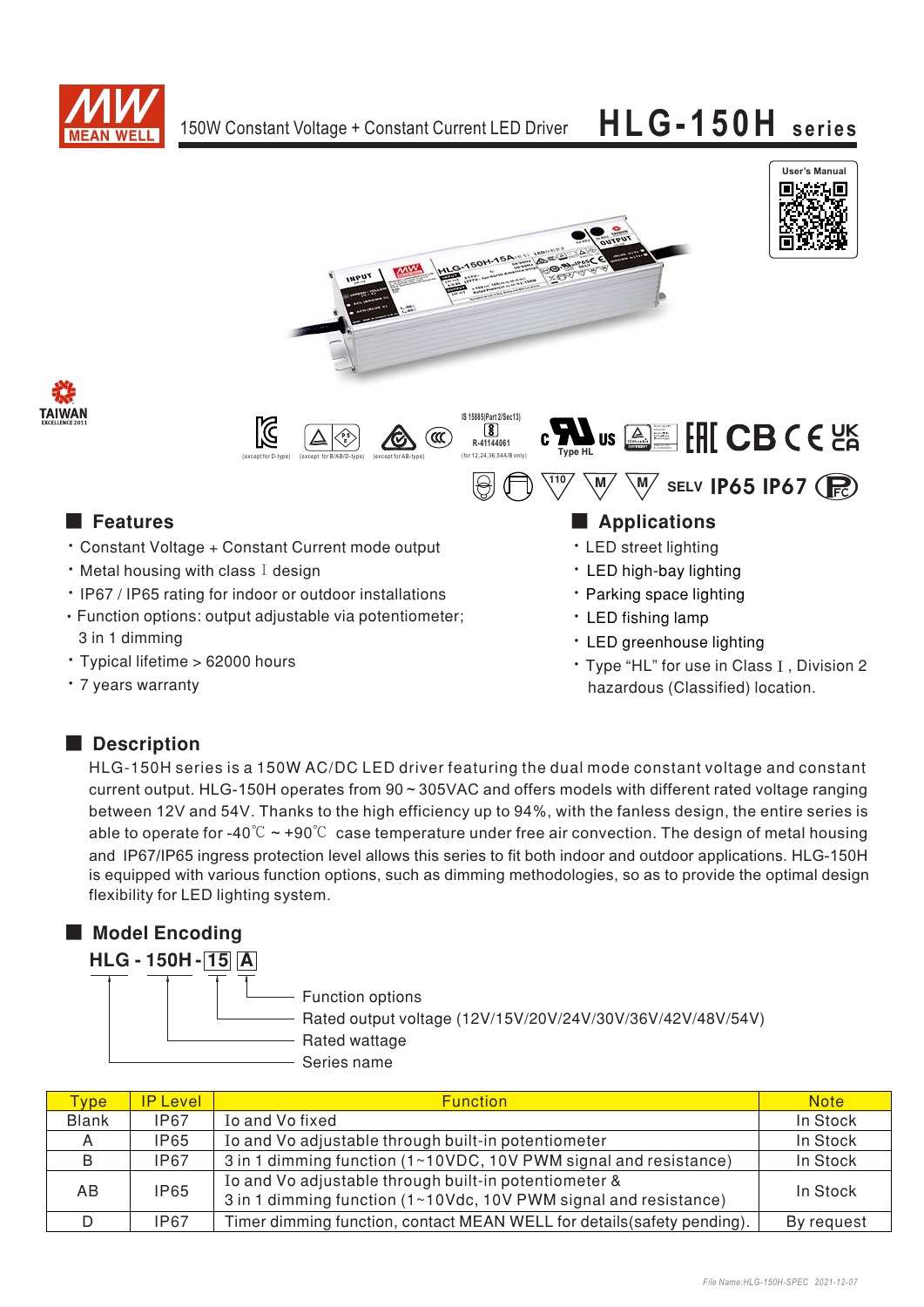

#### **SPECIFICATION**

| <b>MODEL</b>        |                                                                                                                                                                                                                                                                                                                                                                                                                                                                                                                                                                                                                                     | HLG-150H-12                                                                                                                                                                                                                                      | HLG-150H-15                  | HLG-150H-20                   | HLG-150H-24                                                         | HLG-150H-30 | HLG-150H-36  | HLG-150H-42   | HLG-150H-48   | HLG-150H-54   |  |
|---------------------|-------------------------------------------------------------------------------------------------------------------------------------------------------------------------------------------------------------------------------------------------------------------------------------------------------------------------------------------------------------------------------------------------------------------------------------------------------------------------------------------------------------------------------------------------------------------------------------------------------------------------------------|--------------------------------------------------------------------------------------------------------------------------------------------------------------------------------------------------------------------------------------------------|------------------------------|-------------------------------|---------------------------------------------------------------------|-------------|--------------|---------------|---------------|---------------|--|
|                     | <b>DC VOLTAGE</b>                                                                                                                                                                                                                                                                                                                                                                                                                                                                                                                                                                                                                   | 12V                                                                                                                                                                                                                                              | 15V                          | <b>20V</b>                    | <b>24V</b>                                                          | 30V         | 36V          | 42V           | 48V           | 54V           |  |
|                     | CONSTANT CURRENT REGION Note.4 6~12V                                                                                                                                                                                                                                                                                                                                                                                                                                                                                                                                                                                                |                                                                                                                                                                                                                                                  | $7.5 - 15V$                  | $10 - 20V$                    | $12 - 24V$                                                          | $15 - 30V$  | $18 - 36V$   | $21 - 42V$    | $24 - 48V$    | $27 - 54V$    |  |
|                     | <b>RATED CURRENT</b>                                                                                                                                                                                                                                                                                                                                                                                                                                                                                                                                                                                                                | 12.5A                                                                                                                                                                                                                                            | 10A                          | 7.5A                          | 6.3A                                                                | 5A          | 4.2A         | 3.6A          | 3.2A          | 2.8A          |  |
|                     | <b>RATED POWER</b>                                                                                                                                                                                                                                                                                                                                                                                                                                                                                                                                                                                                                  | 150W                                                                                                                                                                                                                                             | 150W                         | 150W                          | 151.2W                                                              | 150W        | 151.2W       | 151.2W        | 153.6W        | 151.2W        |  |
|                     | RIPPLE & NOISE (max.) Note.2 150mVp-p                                                                                                                                                                                                                                                                                                                                                                                                                                                                                                                                                                                               |                                                                                                                                                                                                                                                  | 150mVp-p                     | 150mVp-p                      | $150mVp-p$                                                          | 200mVp-p    | 200mVp-p     | 200mVp-p      | 200mVp-p      | 200mVp-p      |  |
|                     |                                                                                                                                                                                                                                                                                                                                                                                                                                                                                                                                                                                                                                     |                                                                                                                                                                                                                                                  |                              |                               | Adjustable for A/AB-Type only (via built-in potentiometer)          |             |              |               |               |               |  |
|                     | <b>VOLTAGE ADJ. RANGE</b>                                                                                                                                                                                                                                                                                                                                                                                                                                                                                                                                                                                                           | $10.8 \sim 13.5V$   13.5 ~ 17V                                                                                                                                                                                                                   |                              | $17 - 22V$                    | $22 - 27V$                                                          | $27 - 33V$  | $33 - 40V$   | $38 - 46V$    | $43 - 53V$    | $49 - 58V$    |  |
| <b>OUTPUT</b>       |                                                                                                                                                                                                                                                                                                                                                                                                                                                                                                                                                                                                                                     |                                                                                                                                                                                                                                                  |                              |                               | Adjustable for A/AB-Type only (via built-in potentiometer)          |             |              |               |               |               |  |
|                     | <b>CURRENT ADJ. RANGE</b>                                                                                                                                                                                                                                                                                                                                                                                                                                                                                                                                                                                                           | $7.5 - 12.5A$                                                                                                                                                                                                                                    | $6 - 10A$                    | $4.5 - 7.5A$                  | $3.8 - 6.3A$                                                        | $3 \sim 5A$ | $2.5 - 4.2A$ | $2.16 - 3.6A$ | $1.92 - 3.2A$ | $1.68 - 2.8A$ |  |
|                     |                                                                                                                                                                                                                                                                                                                                                                                                                                                                                                                                                                                                                                     | ±2.5%                                                                                                                                                                                                                                            |                              |                               |                                                                     |             | ±1.0%        | ±1.0%         |               |               |  |
|                     | <b>VOLTAGE TOLERANCE Note.3</b>                                                                                                                                                                                                                                                                                                                                                                                                                                                                                                                                                                                                     |                                                                                                                                                                                                                                                  | ±2.0%                        | ±1.0%                         | ±1.0%                                                               | ±1.0%       |              |               | ±1.0%         | ±1.0%         |  |
|                     | <b>LINE REGULATION</b>                                                                                                                                                                                                                                                                                                                                                                                                                                                                                                                                                                                                              | ±0.5%                                                                                                                                                                                                                                            | $\pm 0.5\%$                  | ±0.5%                         | ±0.5%                                                               | ±0.5%       | ±0.5%        | ±0.5%         | ±0.5%         | ±0.5%         |  |
|                     | <b>LOAD REGULATION</b>                                                                                                                                                                                                                                                                                                                                                                                                                                                                                                                                                                                                              | ±2.0%                                                                                                                                                                                                                                            | ±1.5%                        | ±1.0%                         | ±0.5%                                                               | $\pm 0.5\%$ | ±0.5%        | ±0.5%         | ±0.5%         | $\pm 0.5\%$   |  |
|                     | <b>SETUP, RISE TIME</b>                                                                                                                                                                                                                                                                                                                                                                                                                                                                                                                                                                                                             | Note.6 1000ms, 200ms/115VAC<br>500ms, 200ms/230VAC<br>16ms / 115VAC, 230VAC                                                                                                                                                                      |                              |                               |                                                                     |             |              |               |               |               |  |
|                     | <b>HOLD UP TIME (Typ.)</b>                                                                                                                                                                                                                                                                                                                                                                                                                                                                                                                                                                                                          |                                                                                                                                                                                                                                                  |                              |                               |                                                                     |             |              |               |               |               |  |
|                     | <b>VOLTAGE RANGE</b><br>Note.5                                                                                                                                                                                                                                                                                                                                                                                                                                                                                                                                                                                                      | $90 \sim 305$ VAC                                                                                                                                                                                                                                | $127 - 431VDC$               |                               |                                                                     |             |              |               |               |               |  |
|                     |                                                                                                                                                                                                                                                                                                                                                                                                                                                                                                                                                                                                                                     | (Please refer to "STATIC CHARACTERISTIC" section)                                                                                                                                                                                                |                              |                               |                                                                     |             |              |               |               |               |  |
|                     | <b>FREQUENCY RANGE</b>                                                                                                                                                                                                                                                                                                                                                                                                                                                                                                                                                                                                              | 47 ~ 63Hz                                                                                                                                                                                                                                        |                              |                               |                                                                     |             |              |               |               |               |  |
|                     | <b>POWER FACTOR (Typ.)</b>                                                                                                                                                                                                                                                                                                                                                                                                                                                                                                                                                                                                          | PF≧0.98/115VAC, PF≧0.95/230VAC, PF≧0.92/277VAC @ full load                                                                                                                                                                                       |                              |                               |                                                                     |             |              |               |               |               |  |
|                     |                                                                                                                                                                                                                                                                                                                                                                                                                                                                                                                                                                                                                                     | (Please refer to "POWER FACTOR (PF) CHARACTERISTIC" section)                                                                                                                                                                                     |                              |                               |                                                                     |             |              |               |               |               |  |
|                     | <b>TOTAL HARMONIC DISTORTION</b>                                                                                                                                                                                                                                                                                                                                                                                                                                                                                                                                                                                                    |                                                                                                                                                                                                                                                  |                              |                               | THD<20% (@ load≧60% / 115VAC,230VAC; @ load≧75% / 277VAC)           |             |              |               |               |               |  |
| <b>INPUT</b>        |                                                                                                                                                                                                                                                                                                                                                                                                                                                                                                                                                                                                                                     |                                                                                                                                                                                                                                                  |                              |                               | (Please refer to "TOTAL HARMONIC DISTORTION (THD)" section)         |             |              |               |               |               |  |
|                     | <b>EFFICIENCY (Typ.)</b>                                                                                                                                                                                                                                                                                                                                                                                                                                                                                                                                                                                                            | 91.5%                                                                                                                                                                                                                                            | 92%                          | 93%                           | 93%                                                                 | 93.5%       | 93.5%        | 94%           | 94%           | 94%           |  |
|                     | <b>AC CURRENT (Typ.)</b>                                                                                                                                                                                                                                                                                                                                                                                                                                                                                                                                                                                                            | 1.7A / 115VAC                                                                                                                                                                                                                                    |                              | 0.75A / 230VAC                | 0.7A / 277VAC                                                       |             |              |               |               |               |  |
|                     | <b>INRUSH CURRENT (Typ.)</b>                                                                                                                                                                                                                                                                                                                                                                                                                                                                                                                                                                                                        | COLD START 65A(twidth=425µs measured at 50% Ipeak) at 230VAC; Per NEMA 410                                                                                                                                                                       |                              |                               |                                                                     |             |              |               |               |               |  |
|                     | MAX. No. of PSUs on 16A                                                                                                                                                                                                                                                                                                                                                                                                                                                                                                                                                                                                             | 4 units (circuit breaker of type B) / 7 units (circuit breaker of type C) at 230VAC<br><0.75mA / 277VAC                                                                                                                                          |                              |                               |                                                                     |             |              |               |               |               |  |
|                     | <b>CIRCUIT BREAKER</b>                                                                                                                                                                                                                                                                                                                                                                                                                                                                                                                                                                                                              |                                                                                                                                                                                                                                                  |                              |                               |                                                                     |             |              |               |               |               |  |
|                     | <b>LEAKAGE CURRENT</b>                                                                                                                                                                                                                                                                                                                                                                                                                                                                                                                                                                                                              |                                                                                                                                                                                                                                                  |                              |                               |                                                                     |             |              |               |               |               |  |
|                     |                                                                                                                                                                                                                                                                                                                                                                                                                                                                                                                                                                                                                                     | $95 - 108%$<br>Constant current limiting, recovers automatically after fault condition is removed                                                                                                                                                |                              |                               |                                                                     |             |              |               |               |               |  |
|                     | <b>OVER CURRENT</b>                                                                                                                                                                                                                                                                                                                                                                                                                                                                                                                                                                                                                 |                                                                                                                                                                                                                                                  |                              |                               |                                                                     |             |              |               |               |               |  |
|                     | <b>SHORT CIRCUIT</b>                                                                                                                                                                                                                                                                                                                                                                                                                                                                                                                                                                                                                | Constant current limiting, recovers automatically after fault condition is removed                                                                                                                                                               |                              |                               |                                                                     |             |              |               |               |               |  |
| <b>PROTECTION</b>   |                                                                                                                                                                                                                                                                                                                                                                                                                                                                                                                                                                                                                                     | $14 - 17V$                                                                                                                                                                                                                                       | $18 - 21V$                   | $23 - 27V$                    | $28 - 34V$                                                          | $34 - 38V$  | $41 - 46V$   | $47 - 53V$    | $54 - 63V$    | $59 - 65V$    |  |
|                     | <b>OVER VOLTAGE</b>                                                                                                                                                                                                                                                                                                                                                                                                                                                                                                                                                                                                                 |                                                                                                                                                                                                                                                  |                              |                               | Shut down o/p voltage with auto-recovery or re-power on to recovery |             |              |               |               |               |  |
|                     | <b>OVER TEMPERATURE</b>                                                                                                                                                                                                                                                                                                                                                                                                                                                                                                                                                                                                             | Shut down o/p voltage, recovers automatically after temperature goes down                                                                                                                                                                        |                              |                               |                                                                     |             |              |               |               |               |  |
|                     | <b>WORKING TEMP.</b>                                                                                                                                                                                                                                                                                                                                                                                                                                                                                                                                                                                                                | Tcase=-40 ~ +90°C (Please refer to "OUTPUT LOAD vs TEMPERATURE" section)                                                                                                                                                                         |                              |                               |                                                                     |             |              |               |               |               |  |
|                     | <b>MAX. CASE TEMP.</b>                                                                                                                                                                                                                                                                                                                                                                                                                                                                                                                                                                                                              | Tcase= $+90^{\circ}$ C                                                                                                                                                                                                                           |                              |                               |                                                                     |             |              |               |               |               |  |
|                     | <b>WORKING HUMIDITY</b>                                                                                                                                                                                                                                                                                                                                                                                                                                                                                                                                                                                                             | 20~95% RH non-condensing                                                                                                                                                                                                                         |                              |                               |                                                                     |             |              |               |               |               |  |
| <b>ENVIRONMENT</b>  | <b>STORAGE TEMP., HUMIDITY</b>                                                                                                                                                                                                                                                                                                                                                                                                                                                                                                                                                                                                      | $-40 \sim +80^{\circ}$ C, 10 ~ 95% RH                                                                                                                                                                                                            |                              |                               |                                                                     |             |              |               |               |               |  |
|                     | <b>TEMP. COEFFICIENT</b>                                                                                                                                                                                                                                                                                                                                                                                                                                                                                                                                                                                                            | $\pm$ 0.03%/°C (0 ~ 60°C)                                                                                                                                                                                                                        |                              |                               |                                                                     |             |              |               |               |               |  |
|                     | <b>VIBRATION</b>                                                                                                                                                                                                                                                                                                                                                                                                                                                                                                                                                                                                                    |                                                                                                                                                                                                                                                  |                              |                               |                                                                     |             |              |               |               |               |  |
|                     |                                                                                                                                                                                                                                                                                                                                                                                                                                                                                                                                                                                                                                     | 10 $\sim$ 500Hz, 5G 12min./1 cycle, period for 72min. each along X, Y, Z axes                                                                                                                                                                    |                              |                               |                                                                     |             |              |               |               |               |  |
|                     | <b>SAFETY STANDARDS</b>                                                                                                                                                                                                                                                                                                                                                                                                                                                                                                                                                                                                             | UL8750(type"HL"), CSA C22.2 No. 250.0-08; BS EN/EN 61347-1, BS EN/EN 61347-2-13, AS/NZS 61347-1(except for AB-type),<br>AS/NZS 61347-2-13(except for AB-type) independent;GB19510.1,GB19510.14;IP65 or IP67; J61347-1, J61347-2-13(except for B, |                              |                               |                                                                     |             |              |               |               |               |  |
|                     |                                                                                                                                                                                                                                                                                                                                                                                                                                                                                                                                                                                                                                     | AB and D-type), BIS IS15885(for 12,24,36,54A/B only), EAC TP TC 004; KC61347-1, KC61347-2-13(except for D-type) approved                                                                                                                         |                              |                               |                                                                     |             |              |               |               |               |  |
| <b>SAFETY &amp;</b> | <b>WITHSTAND VOLTAGE</b>                                                                                                                                                                                                                                                                                                                                                                                                                                                                                                                                                                                                            | I/P-O/P:3.75KVAC I/P-FG:2KVAC O/P-FG:1.5KVAC                                                                                                                                                                                                     |                              |                               |                                                                     |             |              |               |               |               |  |
| <b>EMC</b>          | <b>ISOLATION RESISTANCE</b>                                                                                                                                                                                                                                                                                                                                                                                                                                                                                                                                                                                                         |                                                                                                                                                                                                                                                  |                              |                               |                                                                     |             |              |               |               |               |  |
|                     |                                                                                                                                                                                                                                                                                                                                                                                                                                                                                                                                                                                                                                     | I/P-O/P, I/P-FG, O/P-FG:100M Ohms / 500VDC / 25 °C / 70% RH<br>Compliance to BS EN/EN55015, BS EN/EN55032 (CISPR32) Class B, BS EN/EN61000-3-2 Class C (@ load $\geq 60\%$ );                                                                    |                              |                               |                                                                     |             |              |               |               |               |  |
|                     | <b>EMC EMISSION</b>                                                                                                                                                                                                                                                                                                                                                                                                                                                                                                                                                                                                                 |                                                                                                                                                                                                                                                  |                              |                               |                                                                     |             |              |               |               |               |  |
|                     |                                                                                                                                                                                                                                                                                                                                                                                                                                                                                                                                                                                                                                     | BS EN/EN61000-3-3, GB17743 and GB17625.1, EAC TP TC 020<br>Compliance to BS EN/EN61000-4-2,3,4,5,6,8,11, BS EN/EN61547, BS EN/EN55024, light industry level (surge immunity                                                                      |                              |                               |                                                                     |             |              |               |               |               |  |
|                     | <b>EMC IMMUNITY</b>                                                                                                                                                                                                                                                                                                                                                                                                                                                                                                                                                                                                                 | Line-Earth 4KV, Line-Line 2KV), EAC TP TC 020                                                                                                                                                                                                    |                              |                               |                                                                     |             |              |               |               |               |  |
|                     | <b>MTBF</b>                                                                                                                                                                                                                                                                                                                                                                                                                                                                                                                                                                                                                         | 192.2K hrs min.                                                                                                                                                                                                                                  |                              | MIL-HDBK-217F $(25^{\circ}C)$ |                                                                     |             |              |               |               |               |  |
| <b>OTHERS</b>       | <b>DIMENSION</b>                                                                                                                                                                                                                                                                                                                                                                                                                                                                                                                                                                                                                    | 228*68*38.8mm                                                                                                                                                                                                                                    |                              |                               |                                                                     |             |              |               |               |               |  |
|                     | <b>PACKING</b>                                                                                                                                                                                                                                                                                                                                                                                                                                                                                                                                                                                                                      |                                                                                                                                                                                                                                                  | 1.15Kg; 12pcs/14.8Kg/0.8CUFT |                               |                                                                     |             |              |               |               |               |  |
| <b>NOTE</b>         |                                                                                                                                                                                                                                                                                                                                                                                                                                                                                                                                                                                                                                     | 1. All parameters NOT specially mentioned are measured at 230VAC input, rated current and $25^{\circ}$ of ambient temperature.                                                                                                                   |                              |                               |                                                                     |             |              |               |               |               |  |
|                     | 2. Ripple & noise are measured at 20MHz of bandwidth by using a 12" twisted pair-wire terminated with a 0.1uf & 47uf parallel capacitor.                                                                                                                                                                                                                                                                                                                                                                                                                                                                                            |                                                                                                                                                                                                                                                  |                              |                               |                                                                     |             |              |               |               |               |  |
|                     | 3. Tolerance: includes set up tolerance, line regulation and load regulation.                                                                                                                                                                                                                                                                                                                                                                                                                                                                                                                                                       |                                                                                                                                                                                                                                                  |                              |                               |                                                                     |             |              |               |               |               |  |
|                     | 4. Please refer to "DRIVING METHODS OF LED MODULE".                                                                                                                                                                                                                                                                                                                                                                                                                                                                                                                                                                                 |                                                                                                                                                                                                                                                  |                              |                               |                                                                     |             |              |               |               |               |  |
|                     | 5. De-rating may be needed under low input voltages. Please refer to "STATIC CHARACTERISTIC" sections for details.                                                                                                                                                                                                                                                                                                                                                                                                                                                                                                                  |                                                                                                                                                                                                                                                  |                              |                               |                                                                     |             |              |               |               |               |  |
|                     | 6. Length of set up time is measured at first cold start. Turning ON/OFF the driver may lead to increase of the set up time.                                                                                                                                                                                                                                                                                                                                                                                                                                                                                                        |                                                                                                                                                                                                                                                  |                              |                               |                                                                     |             |              |               |               |               |  |
|                     | 7. The driver is considered as a component that will be operated in combination with final equipment. Since EMC performance will be affected by the<br>complete installation, the final equipment manufacturers must re-qualify EMC Directive on the complete installation again.<br>8. To fulfill requirements of the latest ErP regulation for lighting fixtures, this LED driver can only be used behind a switch without permanently<br>connected to the mains.<br>9. This series meets the typical life expectancy of >62,000 hours of operation when Tcase, particularly (tc) point (or TMP, per DLC), is about 80°C or less. |                                                                                                                                                                                                                                                  |                              |                               |                                                                     |             |              |               |               |               |  |
|                     |                                                                                                                                                                                                                                                                                                                                                                                                                                                                                                                                                                                                                                     |                                                                                                                                                                                                                                                  |                              |                               |                                                                     |             |              |               |               |               |  |
|                     |                                                                                                                                                                                                                                                                                                                                                                                                                                                                                                                                                                                                                                     |                                                                                                                                                                                                                                                  |                              |                               |                                                                     |             |              |               |               |               |  |
|                     |                                                                                                                                                                                                                                                                                                                                                                                                                                                                                                                                                                                                                                     |                                                                                                                                                                                                                                                  |                              |                               |                                                                     |             |              |               |               |               |  |
|                     | 10. Please refer to the warranty statement on MEAN WELL's website at http://www.meanwell.com.                                                                                                                                                                                                                                                                                                                                                                                                                                                                                                                                       |                                                                                                                                                                                                                                                  |                              |                               |                                                                     |             |              |               |               |               |  |
|                     | 11. The ambient temperature derating of 3.5°C/1000m with fanless models and of 5°C/1000m with fan models for operating altitude higher than 2000m(6500ft).<br>12. For any application note and IP water proof function installation caution, please refer our user manual before using.                                                                                                                                                                                                                                                                                                                                             |                                                                                                                                                                                                                                                  |                              |                               |                                                                     |             |              |               |               |               |  |
|                     |                                                                                                                                                                                                                                                                                                                                                                                                                                                                                                                                                                                                                                     |                                                                                                                                                                                                                                                  |                              |                               |                                                                     |             |              |               |               |               |  |
|                     | https://www.meanwell.com/Upload/PDF/LED EN.pdf<br>File Name: HLG-150H-SPEC 2021-12-07<br>X Product Liability Disclaimer: For detailed information, please refer to https://www.meanwell.com/serviceDisclaimer.aspx                                                                                                                                                                                                                                                                                                                                                                                                                  |                                                                                                                                                                                                                                                  |                              |                               |                                                                     |             |              |               |               |               |  |
|                     |                                                                                                                                                                                                                                                                                                                                                                                                                                                                                                                                                                                                                                     |                                                                                                                                                                                                                                                  |                              |                               |                                                                     |             |              |               |               |               |  |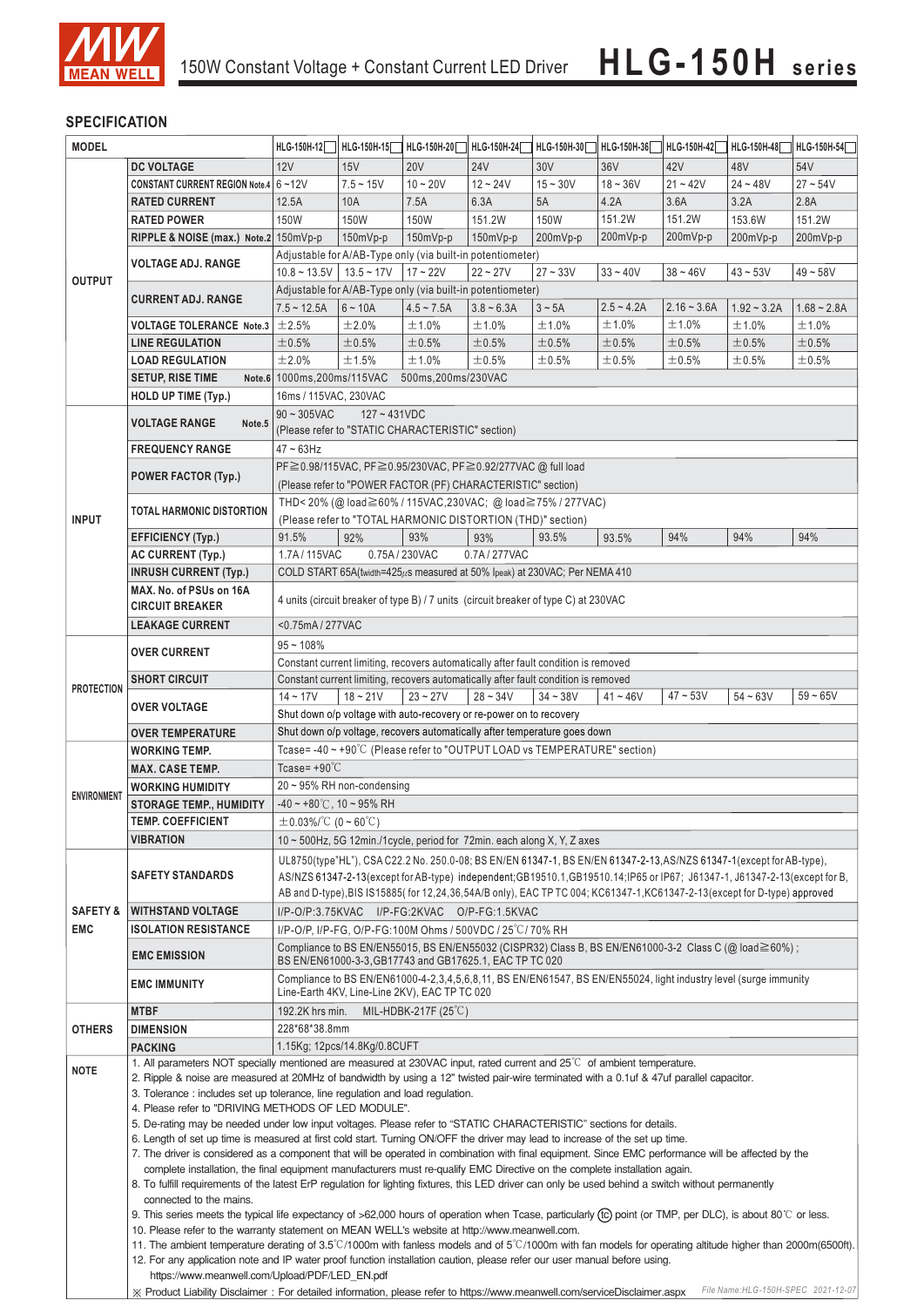

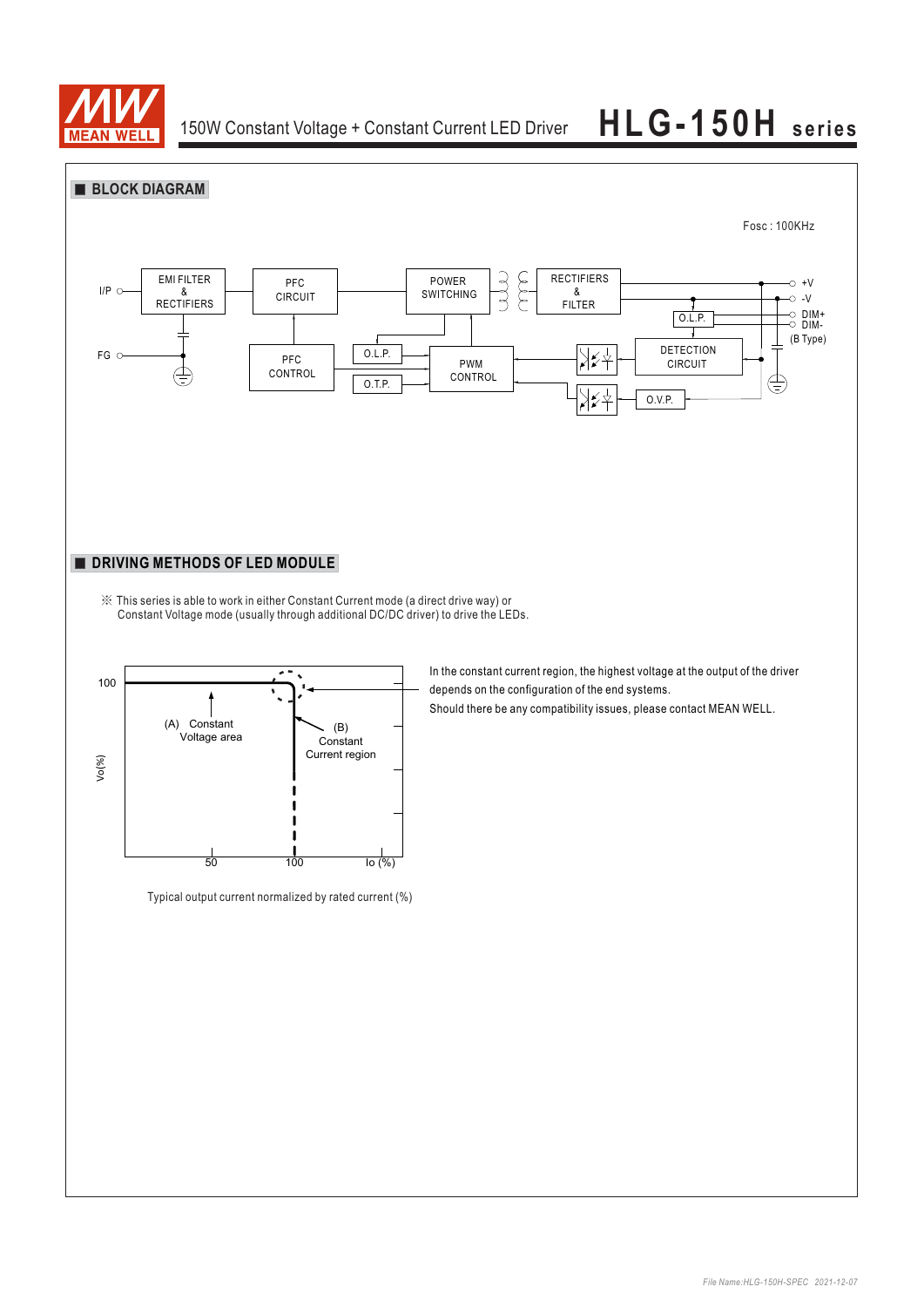

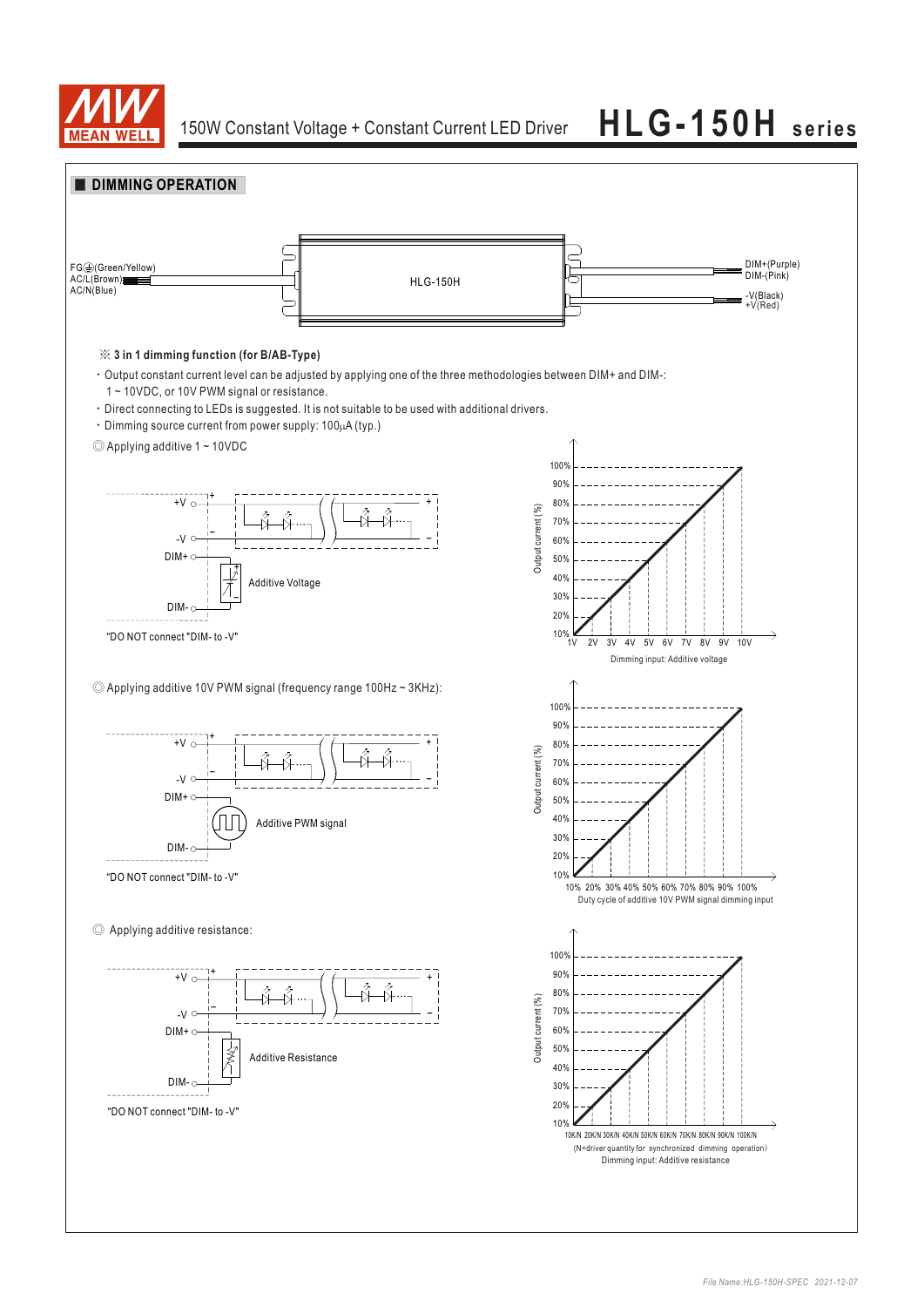

## 150W Constant Voltage + Constant Current LED Driver

# HLG-150H series

Note: In the case of turning the lighting fixture down to 0% brightness, please refer to the configuration as follow, or please contact MEAN WELL for other options.



Using a switch and relay can turn ON/OFF the lighting fixture.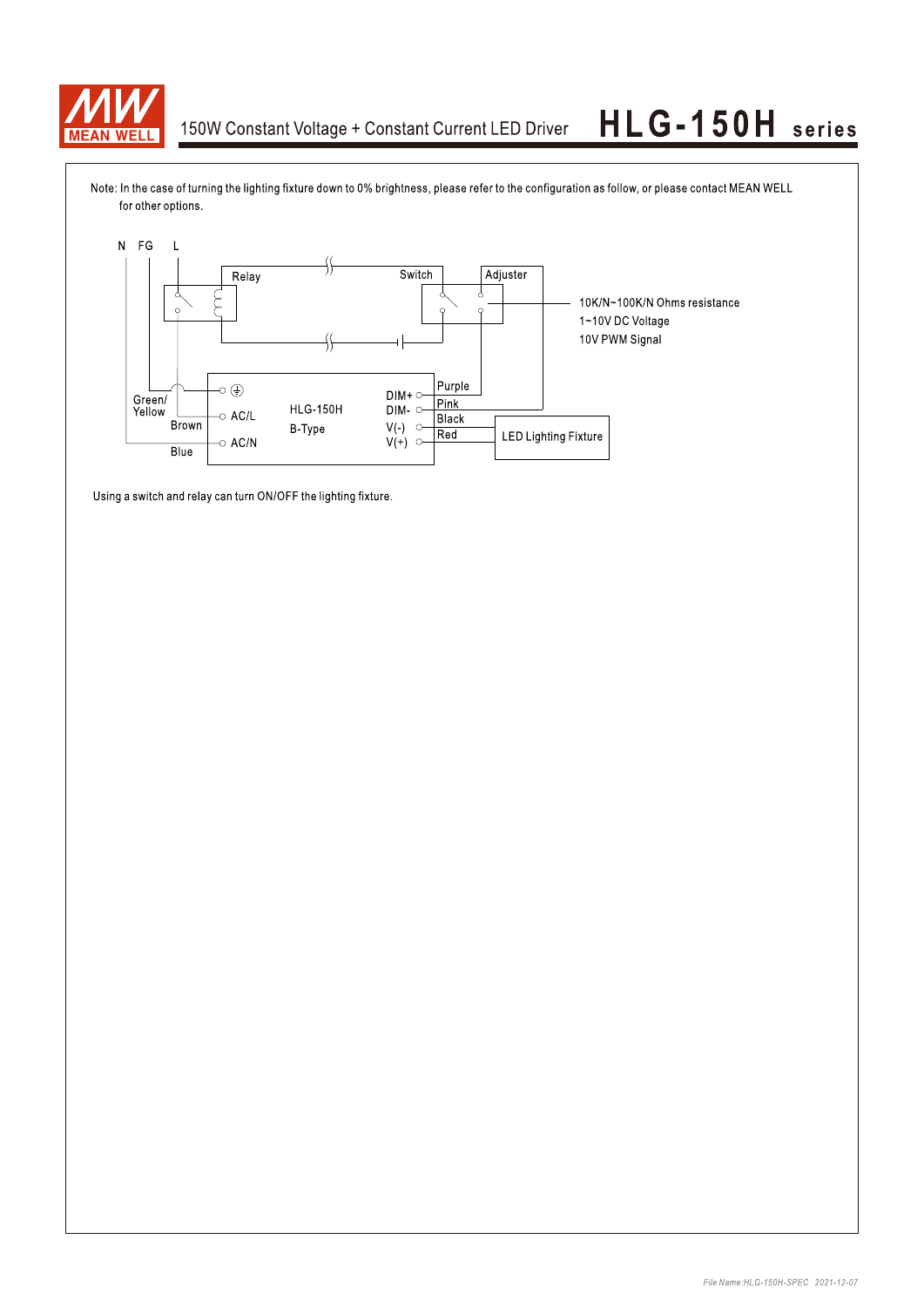

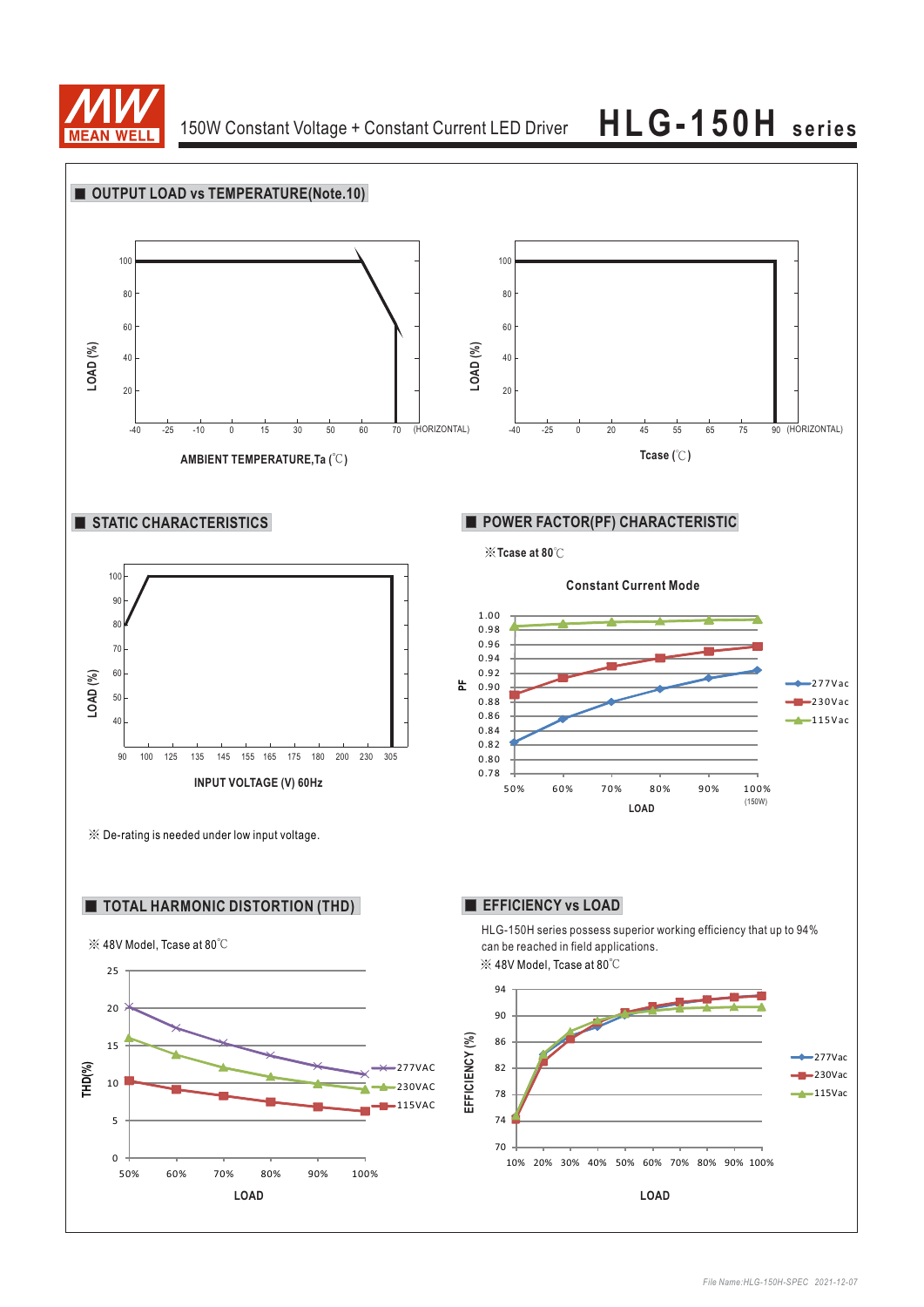

**LIFE TIME**

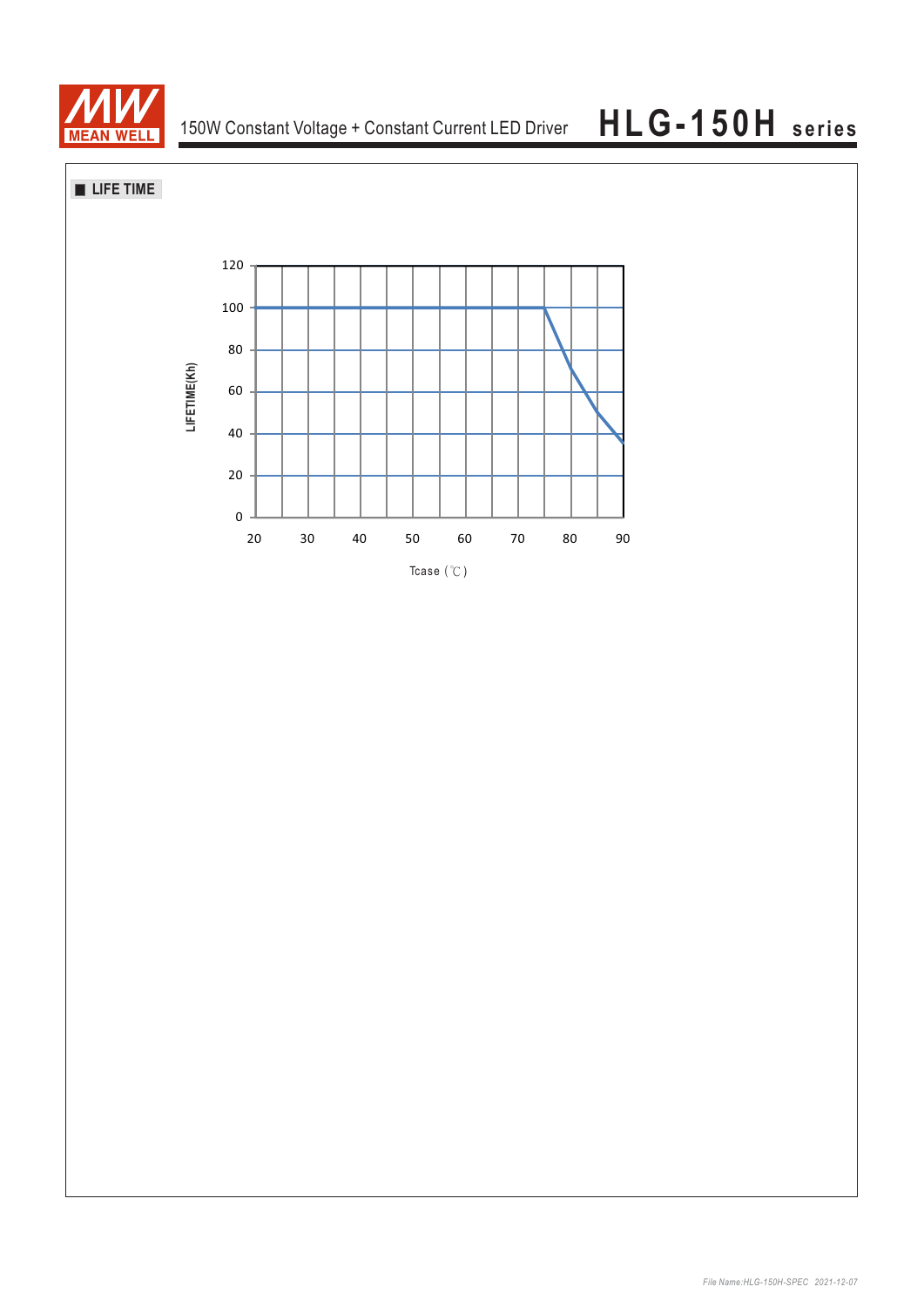

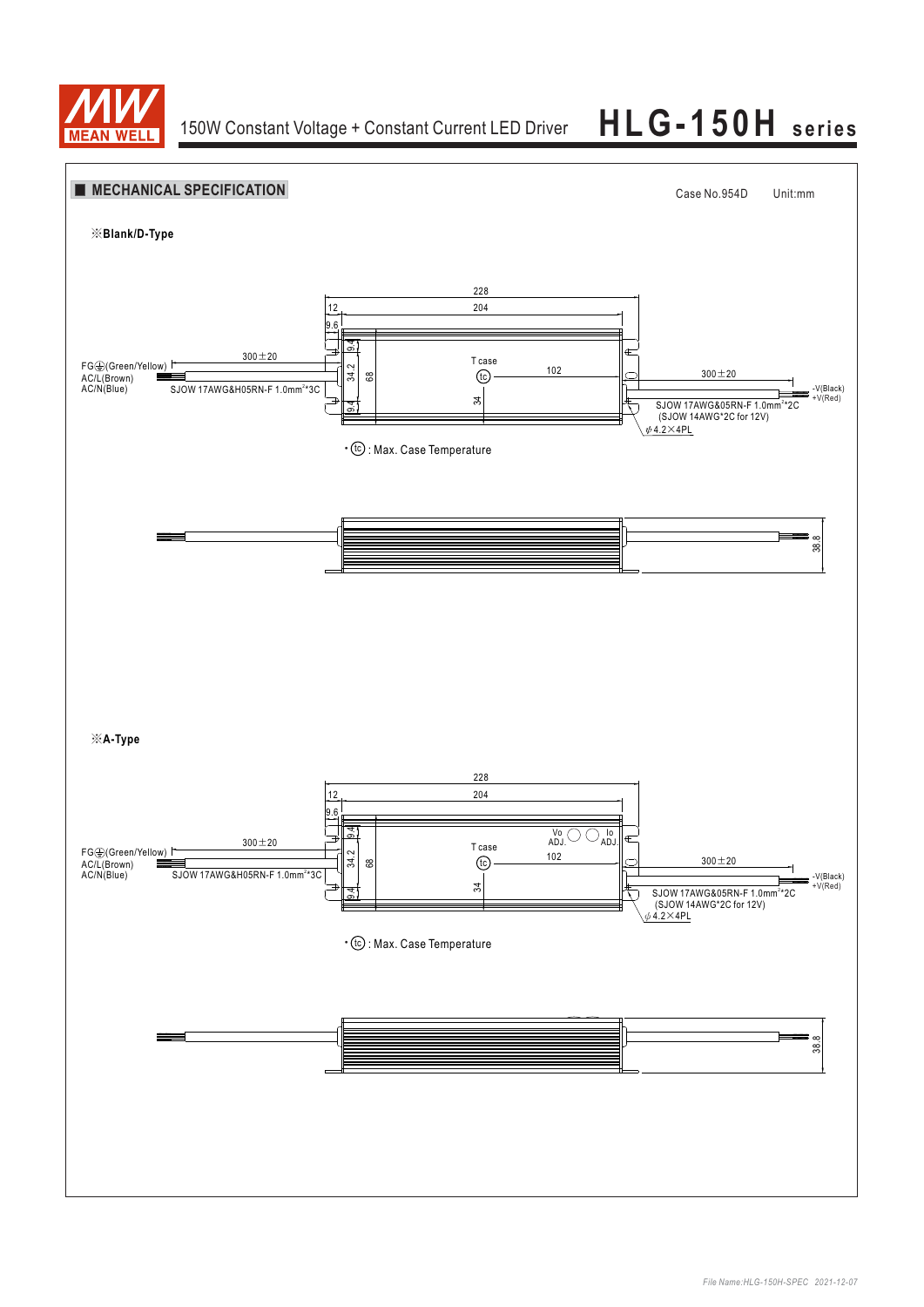